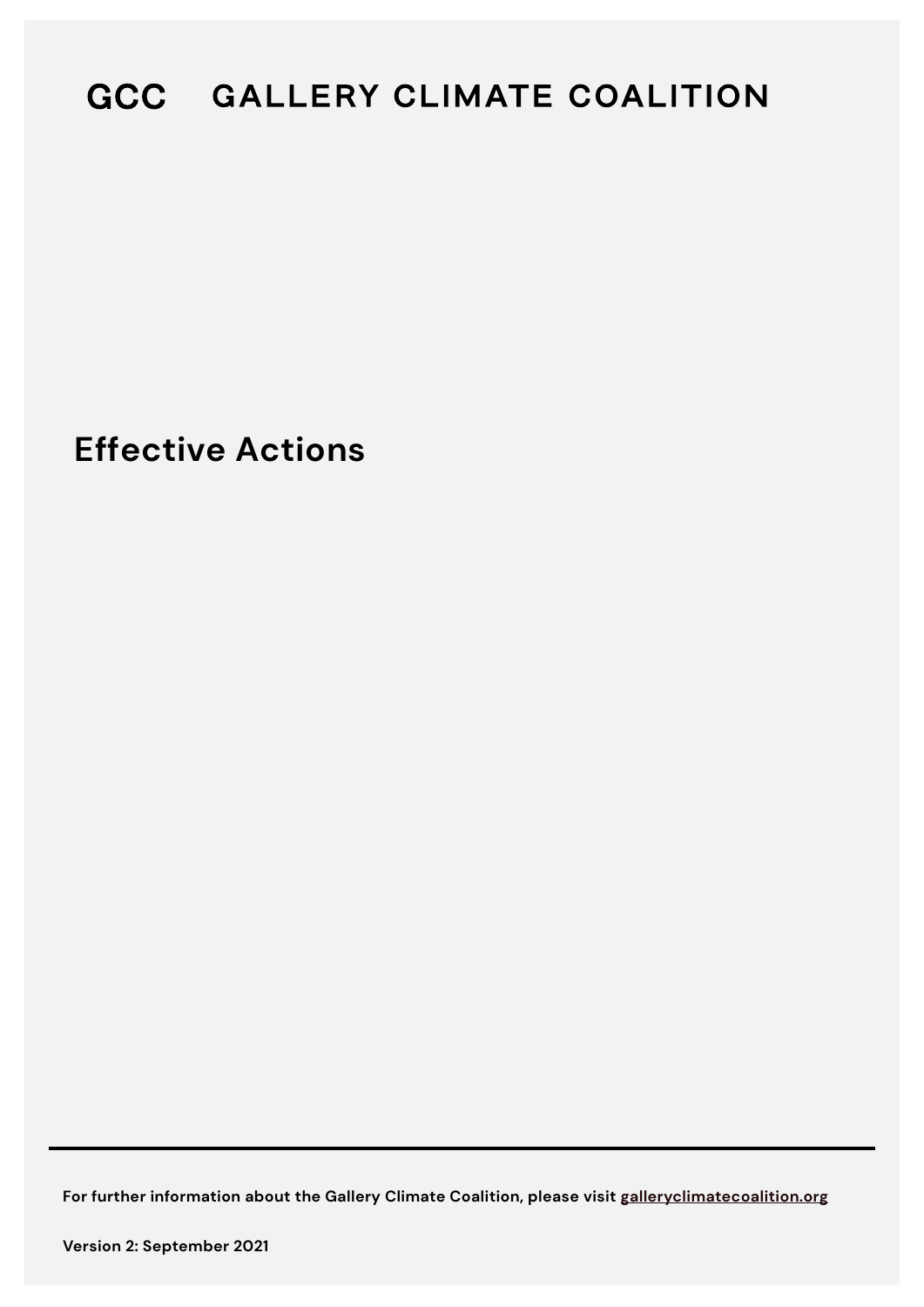## **Contents**

- **1.** [Shipping](https://galleryclimatecoalition.org/shipping/)
- **2.** [Travel](https://galleryclimatecoalition.org/travel/)
- **3.** [Energy](https://galleryclimatecoalition.org/energy/)
- **4.** [Packaging & Materials](https://galleryclimatecoalition.org/packaging/)
- **5.** [Waste & Recycling](https://galleryclimatecoalition.org/recycling/)
- **6.** [Strategic Climate Funds](https://galleryclimatecoalition.org/scfs/)
- **7.** [Circularity](https://galleryclimatecoalition.org/circularity/)
- **8.** [NFTs & Digital](https://galleryclimatecoalition.org/digital/)
- **9.** [Gallery Spaces](https://galleryclimatecoalition.org/gallery-spaces/)
- **10.** [Contact](https://galleryclimatecoalition.org/about/)

Visit the website for in-depth information, guidelines and best practices on each topic. For further advice on practical applications in the workplace, please see our [Green Teams](https://galleryclimatecoalition.org/volunteers/green-teams/) resource.

GCC's Effective Actions are regularly updated, please make sure you are using the latest version.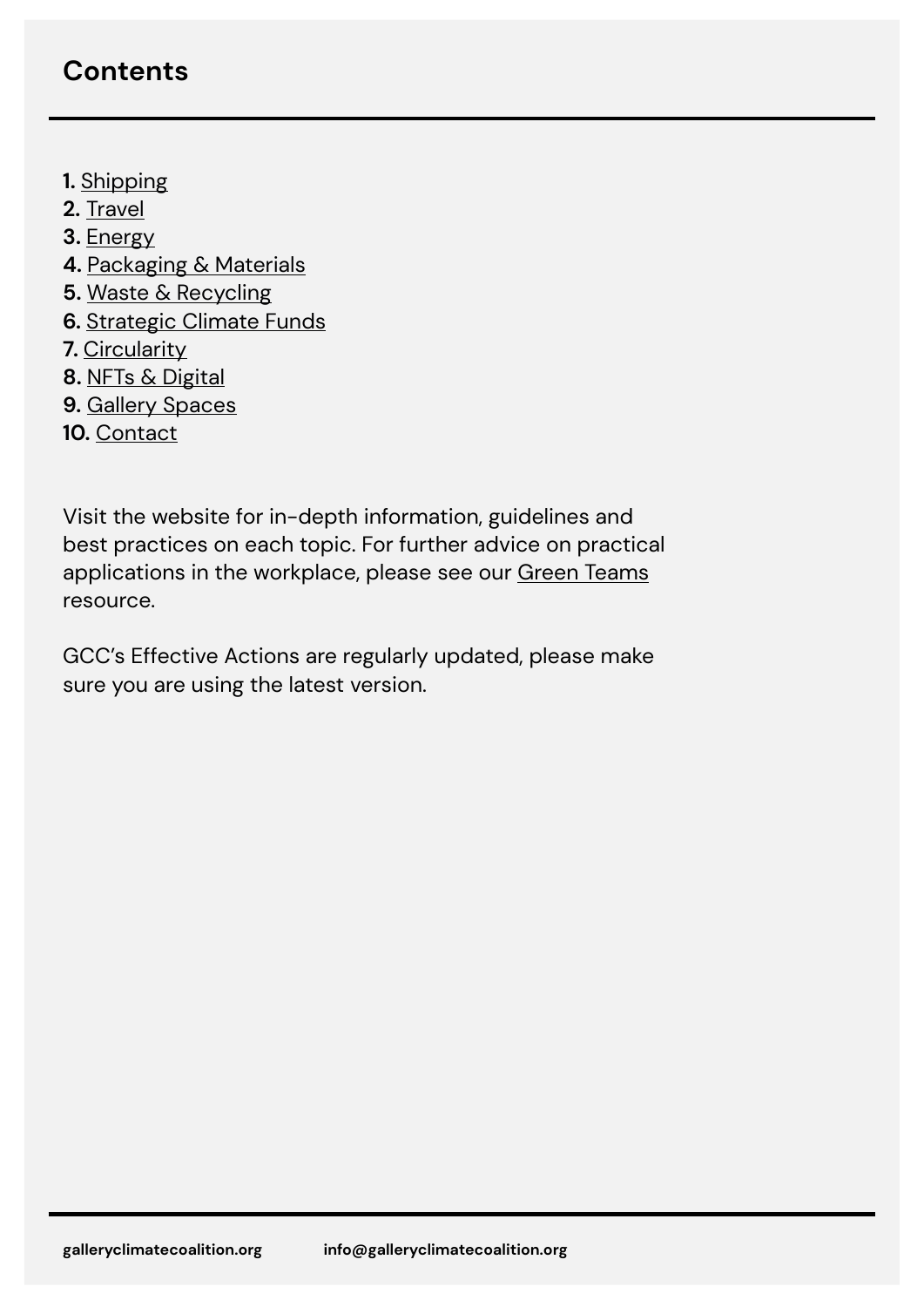## **1. Shipping**

- Prioritise consolidated road and sea freight, over air, for local and international shipments.
- Superior service should be predicated on environmental considerations rather than speed of delivery.
- Request hybrid or electric transport wherever possible.
- Plan shipping schedules as far in advance as possible and involve artists and clients in the process so they are aware of the deadlines and shipping times.
- Use shipping companies who support sustainability.
- Start a conversation with your insurance company about covering sea freight.
- Collaborate with other galleries to coordinate and consolidate shipping wherever possible.
- Use Zero Emissions vehicles, or bikes, for local courier and short transport journeys.
- Check couriers have a green tariff.
- Keep a clear record of all shipments sent and received and ask shipping companies to keep their own thorough records, in line with the carbon calculator requirements; this will save time in future audits.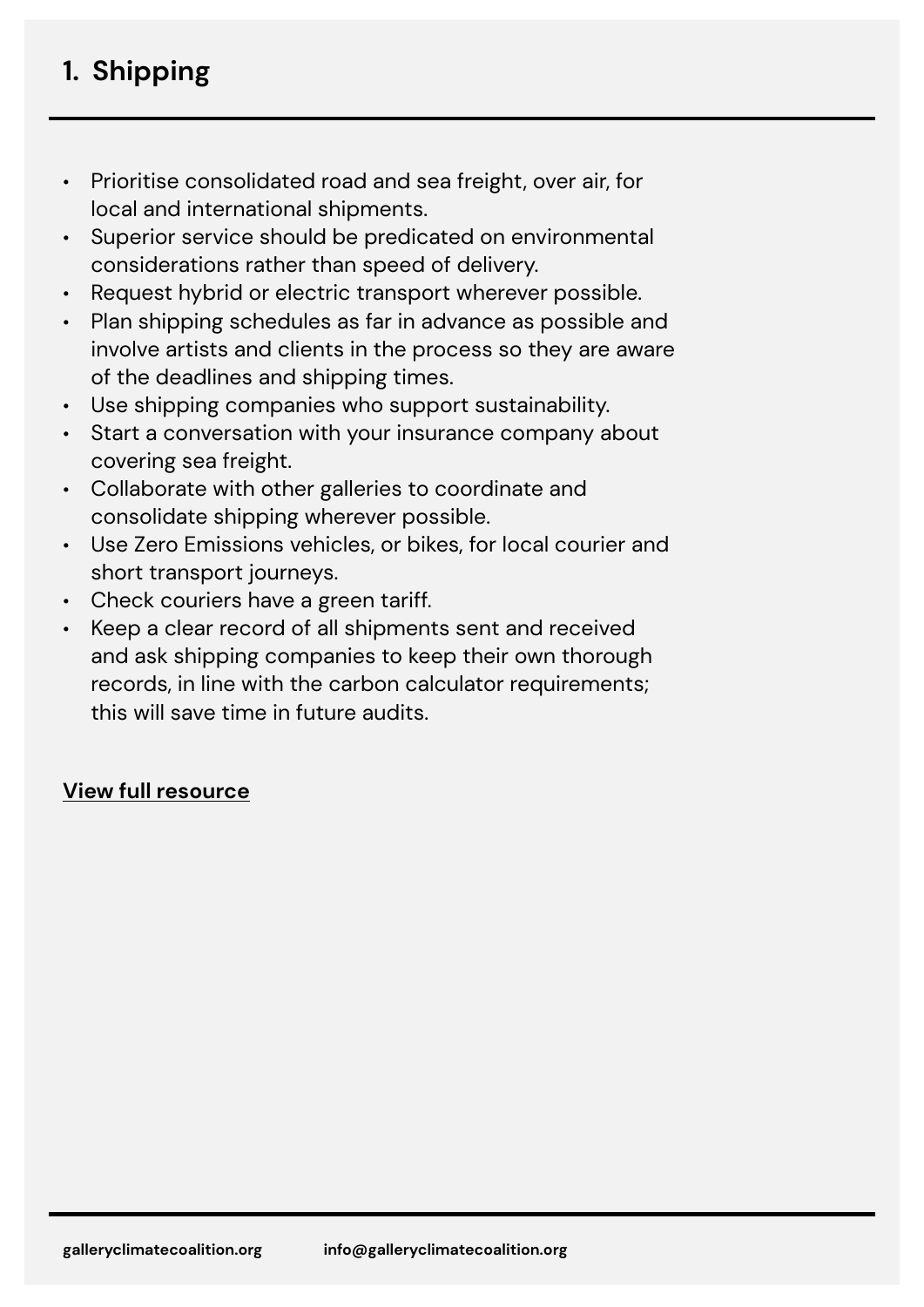## **2. Travel**

- Wherever possible, do not fly.
- Travel by train or sea where possible.
- If you do have to fly, choose to go direct and in economy class.
- Plan travel schedules as far in advance as possible and set a quota for the maximum number of flights you take in a given year. Adhere to it!
- If possible, plan for international exhibitions to be installed remotely, without the artists and external curators.
- Organise business trips back-to-back.
- Car-share where possible.
- When travelling, use green accommodation. [Certified](https://www.greenkey.global/)  [Green Key](https://www.greenkey.global/) establishments have been awarded the Green Key. This eco-label represents a commitment that their premises adhere to the strict criteria set by the Foundation for Environmental Education.
- Make it easier for employees to cycle into work by providing bike storage space and join cycle to work initiatives.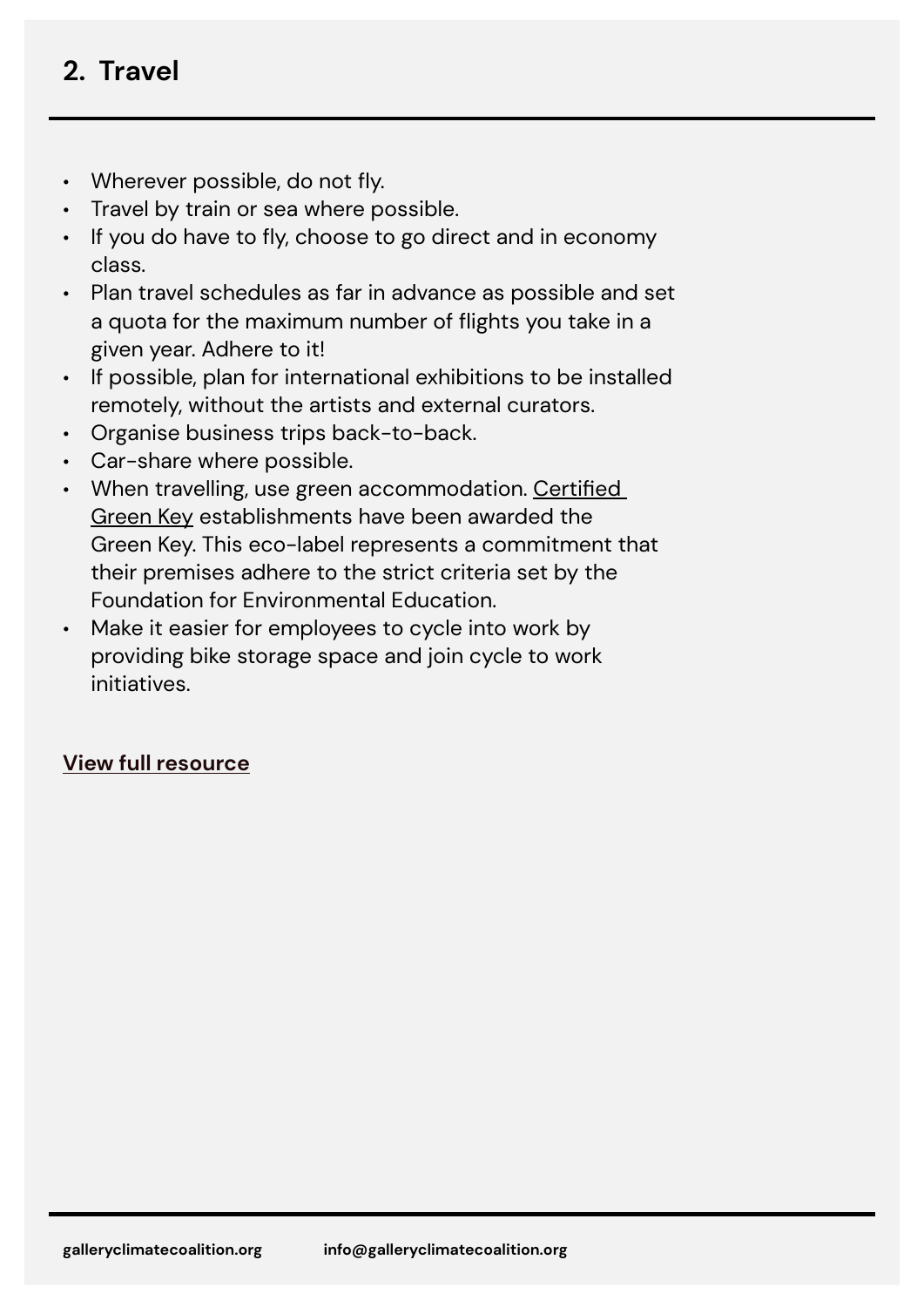## **3. Energy**

- Read the [GCC report on Green Tariffs](https://galleryclimatecoalition.org/news/44-gcc-commissioned-report-green-energy-suppliers-and-the/).
- Switch to reputable green energy suppliers.
- Update as much as possible the buildings insulation to minimise energy out losses.
- Switch to LED lighting where possible.
- Keep internal temperatures as consistent as possible, avoiding spikes of air conditioning or heating throughout the year.
- Keep heating, ventilation, and air conditioning (HVAC) to a minimum.
- Many members or organisations may have to rely on their property owner to switch energy providers. If you have cotenants in the building then discuss better options with them.
- If you own your own property, or if your property owner gives you permission, consider investing in onsite power generation such as solar or wind. These generators can provide clean energy at a fraction of the cost of traditional utilities. In many cases they can even be a small source of income. Investing in your own supply of renewable energy that connects directly to your building, is the only way to ensure that the carbon footprint of your electricity is zero.
- Read Ki Culture's [Energy Ki Book](https://www.kiculture.org/ki-books/).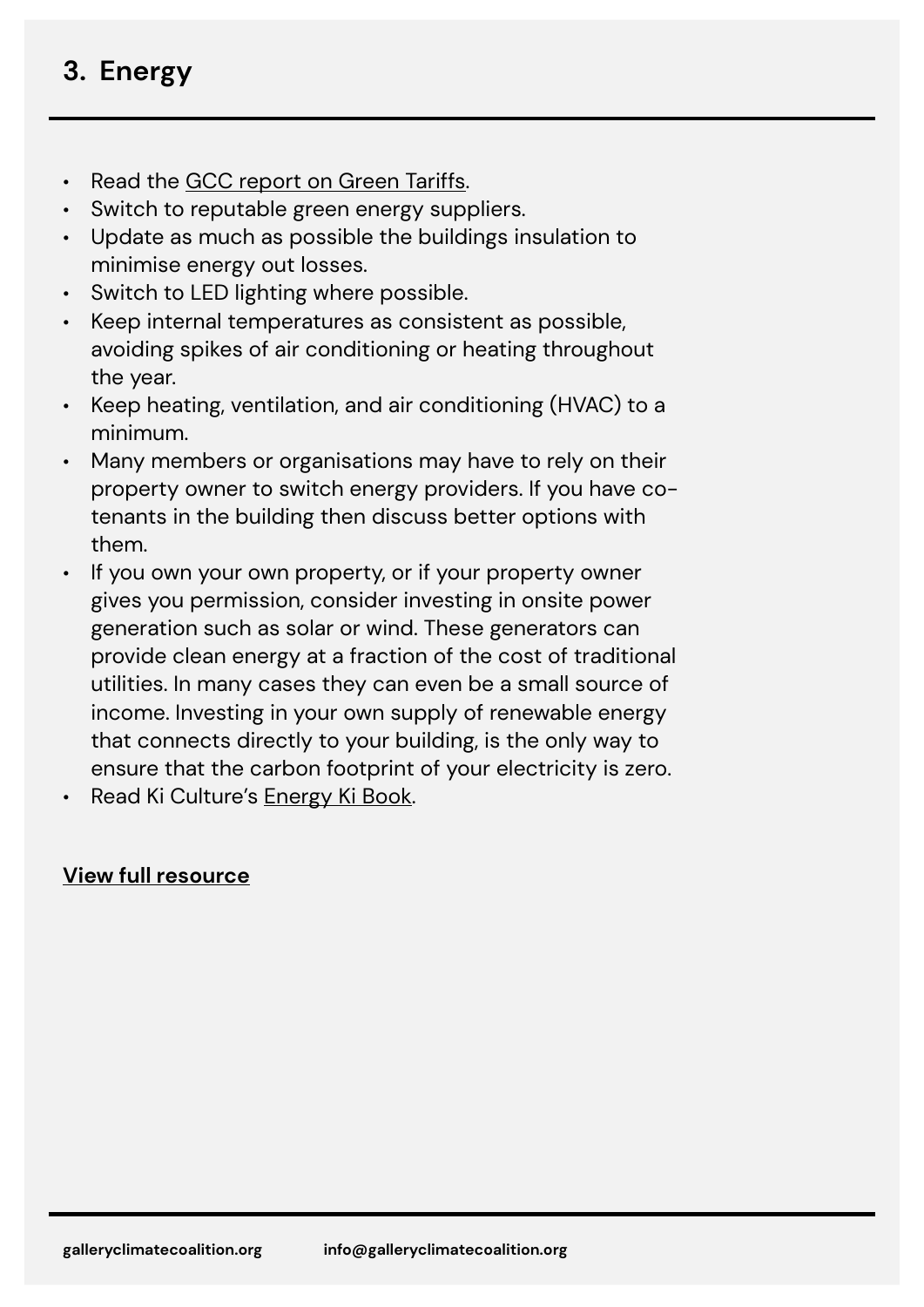- Study GCC resources and implement GCC guidelines.
- Reduce material consumption as much as possible
- Conduct a waste audit and set an annual target.
- Ask shipping companies to review how much, and what type of, packaging they use per artwork.
- Read Ki Culture's [Waste & Materials Ki Book.](https://www.kiculture.org/ki-books/)
- Reconsider material ordering and commit to reusing materials whenever possible.
- Only dispose of materials if absolutely necessary and when doing so, always recycle responsibly.
- Avoid single-use plastics. Choose durable and long-lasting organic-based packaging made from recycled materials.
- Look out for and invest in new developments and innovative solutions - for example Mycelium Composite, which is made from a network of fine fungal roots.
- Consider how a material will be responsibly disposed of before using. Conduct a Life Cycle Analysis (LCA) for all materials prior to purchase.
- If in any doubt about the suitability of a packing material for an artwork, contact a conservator or experienced art handler.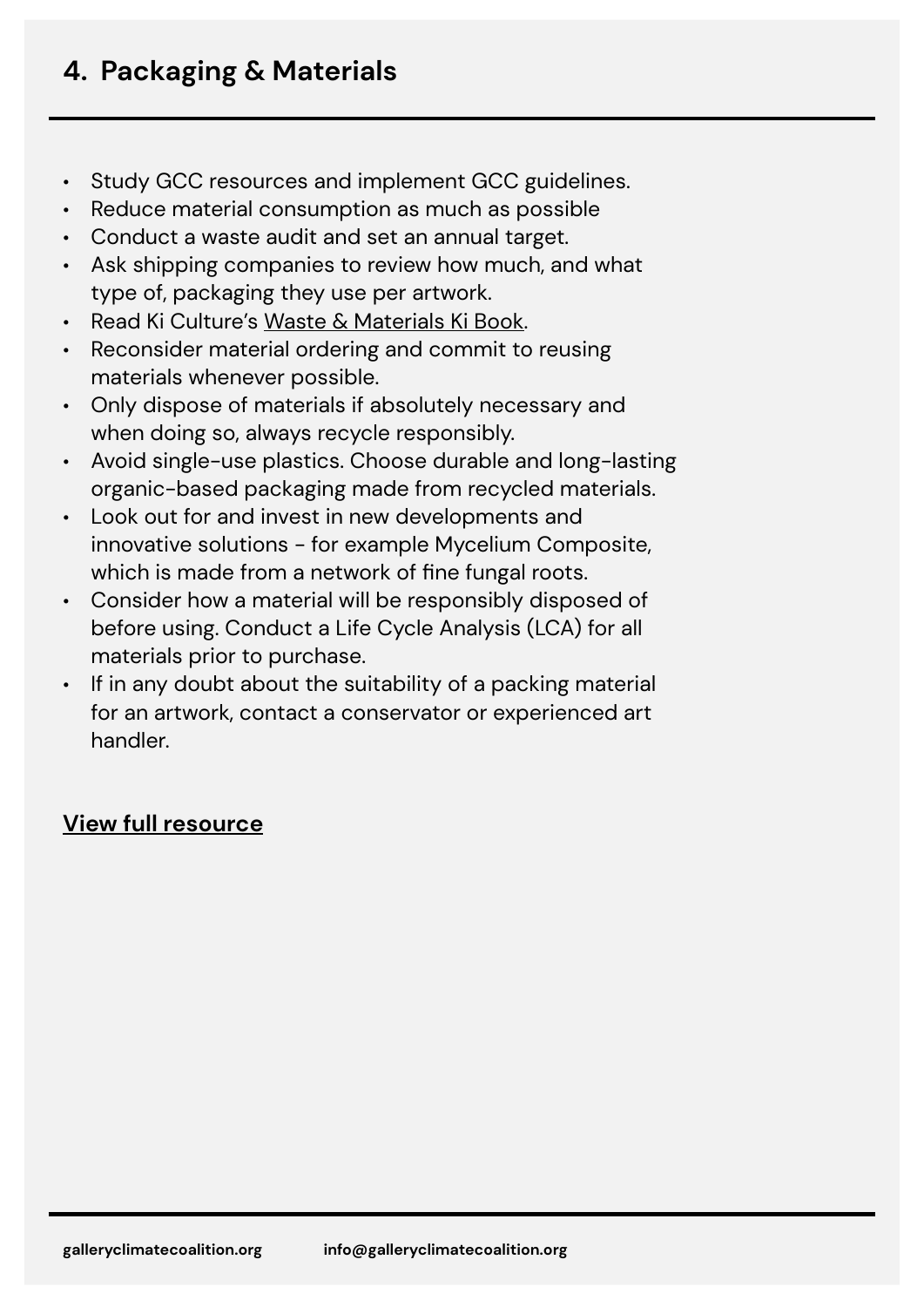- Research commercial recycling service providers in your area. Choose those who can recycle the widest range of materials. Be aware that not all recycling companies provide the same level of service. Contact them if you can't easily find the answers you need, and request a visit to your premises for advice on waste management.
- Conduct a waste audit to analyse your current waste management practices.
- Set targets based on the 5 R's of the waste hierarchy. Recycling should always be the last option.
- Reuse materials to the point of failure before replacing. Materials such as the so-called 'bags for life' are only environmentally justifiable if they are reused multiple times before being properly recycled.
- Check with your building's maintenance staff to make sure they are properly disposing of waste. Often, the contents of both recycling and waste bins get loaded into a single skip.
- When purchasing new materials, it is best to check the recycling capabilities in your local area before buying.
- Avoid single-use items, especially materials made of fossil-fuel derived artificial polymers such as bottled water, packaging foam, or disposable plastic packaging.
- Vote with your wallet by boycotting services and companies that use single-use items in their operations, such as shipping companies or food delivery services.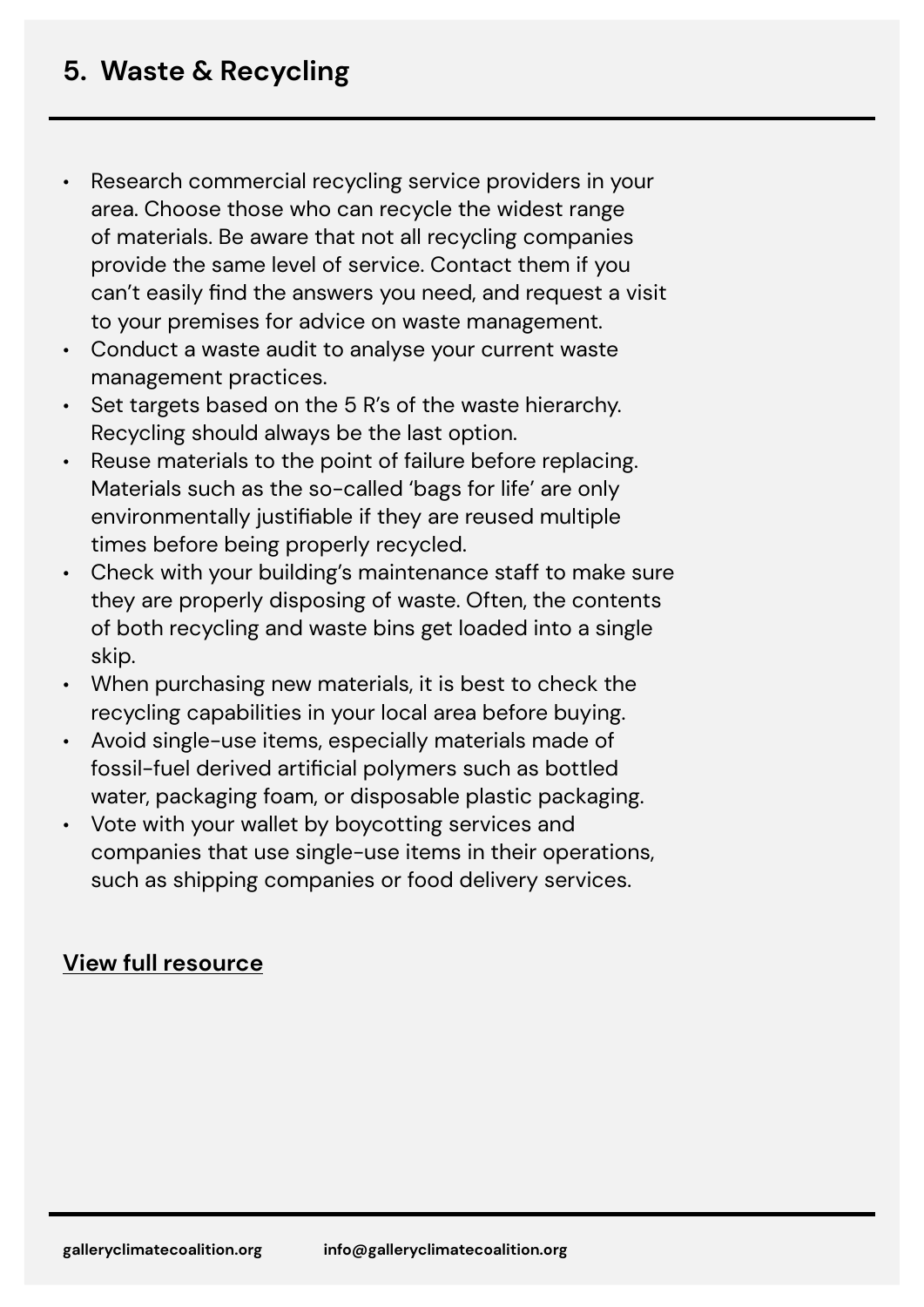- Remove as much CO2e emissions from your operations as possible. This should be your primary focus.
- Use the [GCC Carbon Calculator](https://galleryclimatecoalition.org/carbon-calculator/) to estimate your carbon footprint. Reports should be completed annually.
- For emissions you are unable to avoid: multiply your CO2e total by the suggested price per tonne to calculate a guideline figure. GCC advises: £50-100 / \$70-140 / €60-115 per tonne of CO2e. This should be donated to a Strategic Climate Fund of your choice. To see GCC recommended schemes, go to: [galleryclimatecoalition.org/scfs](https://galleryclimatecoalition.org/scfs/)
- Continue the annual cycle of reducing behaviours that produce greenhouse gasses; complete annual carbon reports; donate to SCF schemes.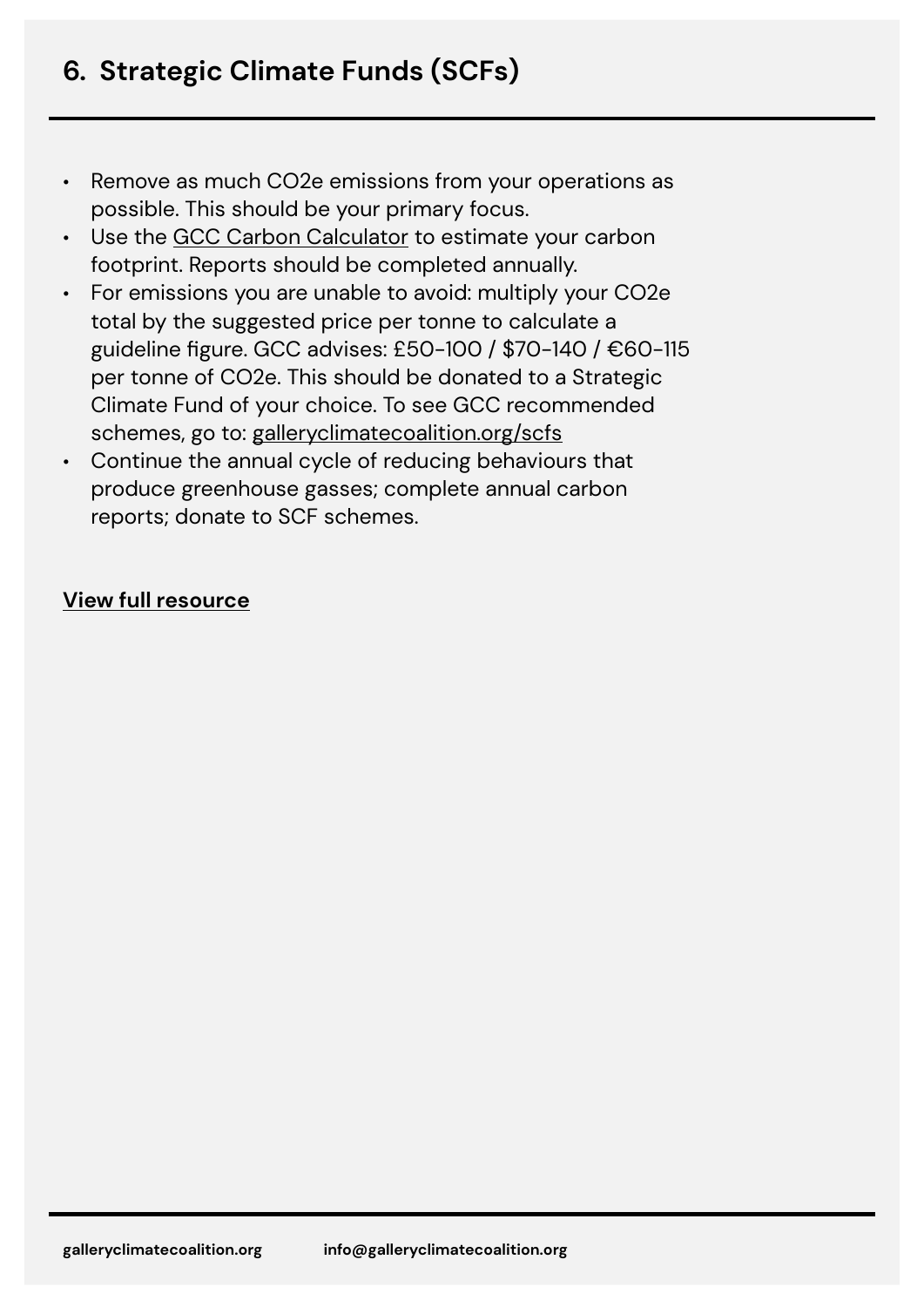## **7. Circularity**

- Check your area for circularity schemes such as [Barder](https://www.barder.art/) and [CAN](https://www.canarts.org.uk/).
- If no such scheme operates in your area, establish a Circular Network by reaching out to other GCC members and other art organisations in your area to build a shared inventory of exhibition furniture.
- Prior to ordering new exhibition furniture or crates, check whether an appropriate item already exists or could be adapted for the purpose.
- Stop single use culture wherever you can. Plinths, benches, tables, vitrines, shelves, crates must be reused, repaired and shared.
- Wherever possible, do not produce new products if they will only be used once.
- Design new items to be adaptable, modular and reusable.
- Speak to your suppliers and shippers to ask them to set up a Crate Bank scheme.
- Communicate with galleries, artists, curators, and clients about the changes you are making and the reason behind your decision.
- Inform fabricators and fit out builders that you want to reduce waste and reuse materials as much as possible.
- Establish partnerships with studios, universities, schools and community centers, and offer them materials that might otherwise end up in landfill.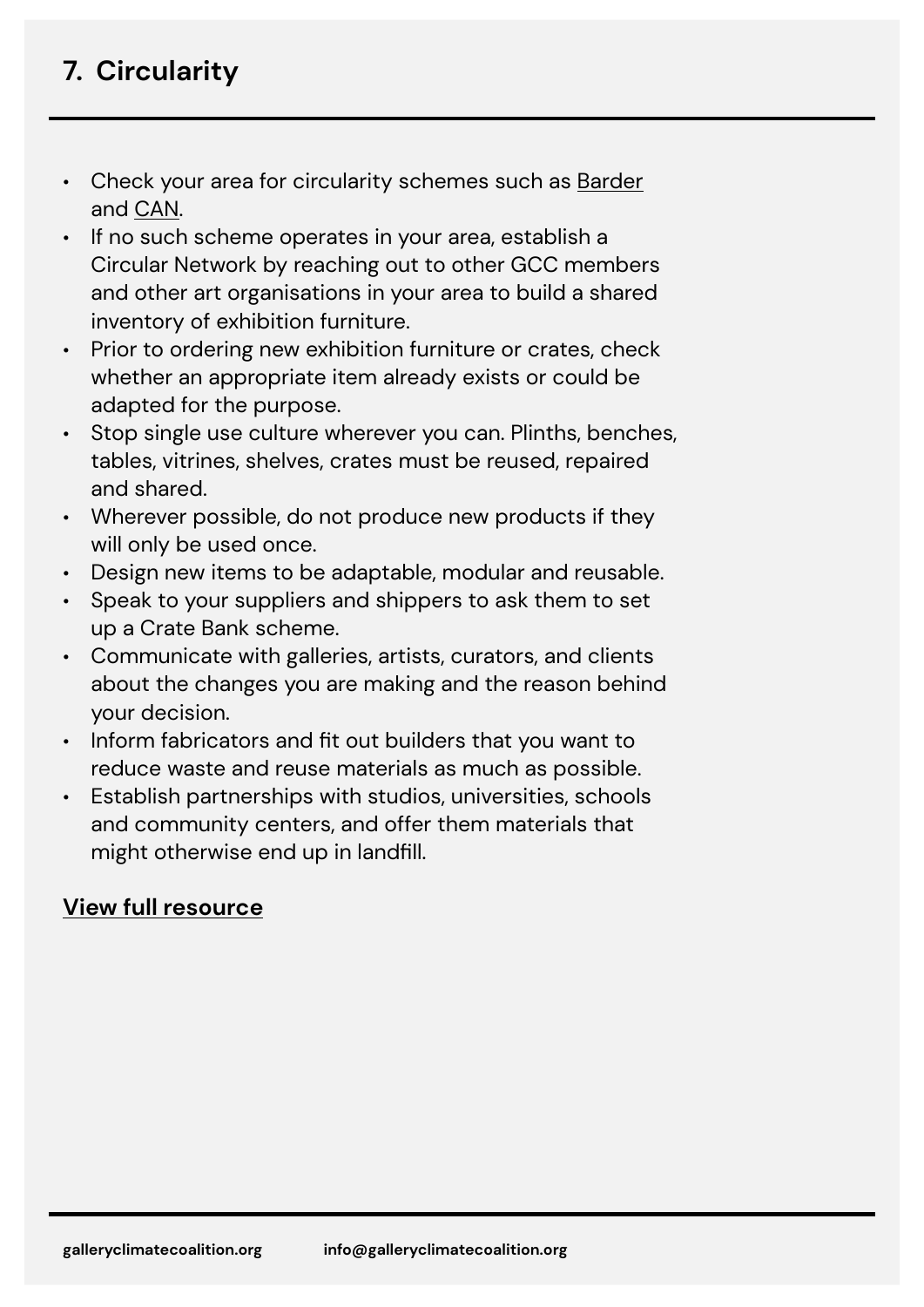- Simple daily routines such as shutting down computers and unused devices, turning off or unplugging electronics at the wall, turning off the air conditioning, etc., are likely to have a far greater positive impact on our carbon footprint than any single organisational level decision - as well as saving significant energy costs.
- The most impactful change you or your organisation can make, if you have not already done so, is to switch email and business applications to Cloud Computing services. Google claims to run their data centres on 100% renewable energy, however they don't claim to run all their data centres on 100% renewable energy all the time, so care must be taken when choosing the best service.
- Get work and personal email under control, avoid including long email threads in reply emails, unsubscribe from unnecessary lists, delete attachments saved elsewhere and use alternative messaging services other than email, where possible.
- If thinking about using bitcoins and NFTs, then proceed cautiously and research carefully.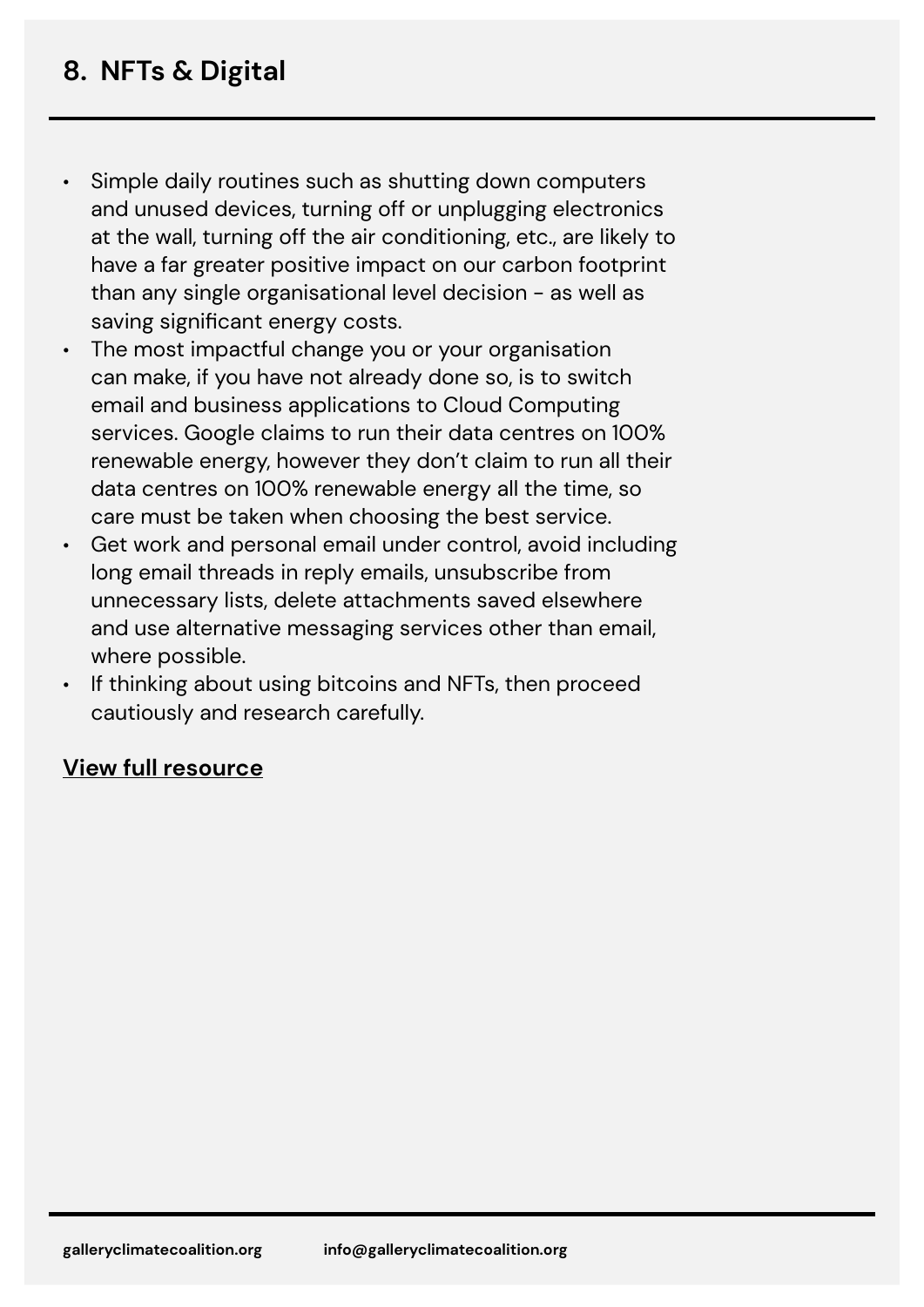- Ensure consumables are made from recycled materials, or are fully recyclable, or both, where possible.
- Optimising daylight and switching to LED lighting is effective both in reducing a carbon footprint and in lowering financial costs. LED lighting also reduces waste, as the need for replacement bulbs is greatly reduced.
- Avoid materials which are plastic laminated. Moreover, timber materials are often pressure treated to improve durability and in some cases can release a number of harmful compounds upon breaking down.
- Avoid using medium-density fibreboards where practicable as these materials have been shown to release harmful amounts of volatile organic chemicals (VOCs) and are environmentally unfriendly.
- Paint is by definition not reusable and care should be taken to minimise its use. When purchasing, be sure to avoid any paints which have added VOCs and/or heavy metals such as lead. There are organisations that collect leftover paint pots to reuse in community projects. Check if this is available in your area.
- Seek to reuse built items such as plinths, wall sections, and carpets and minimise the use of non-recyclable and non-reusable materials such as vinyl, window blackouts, filler plaster.